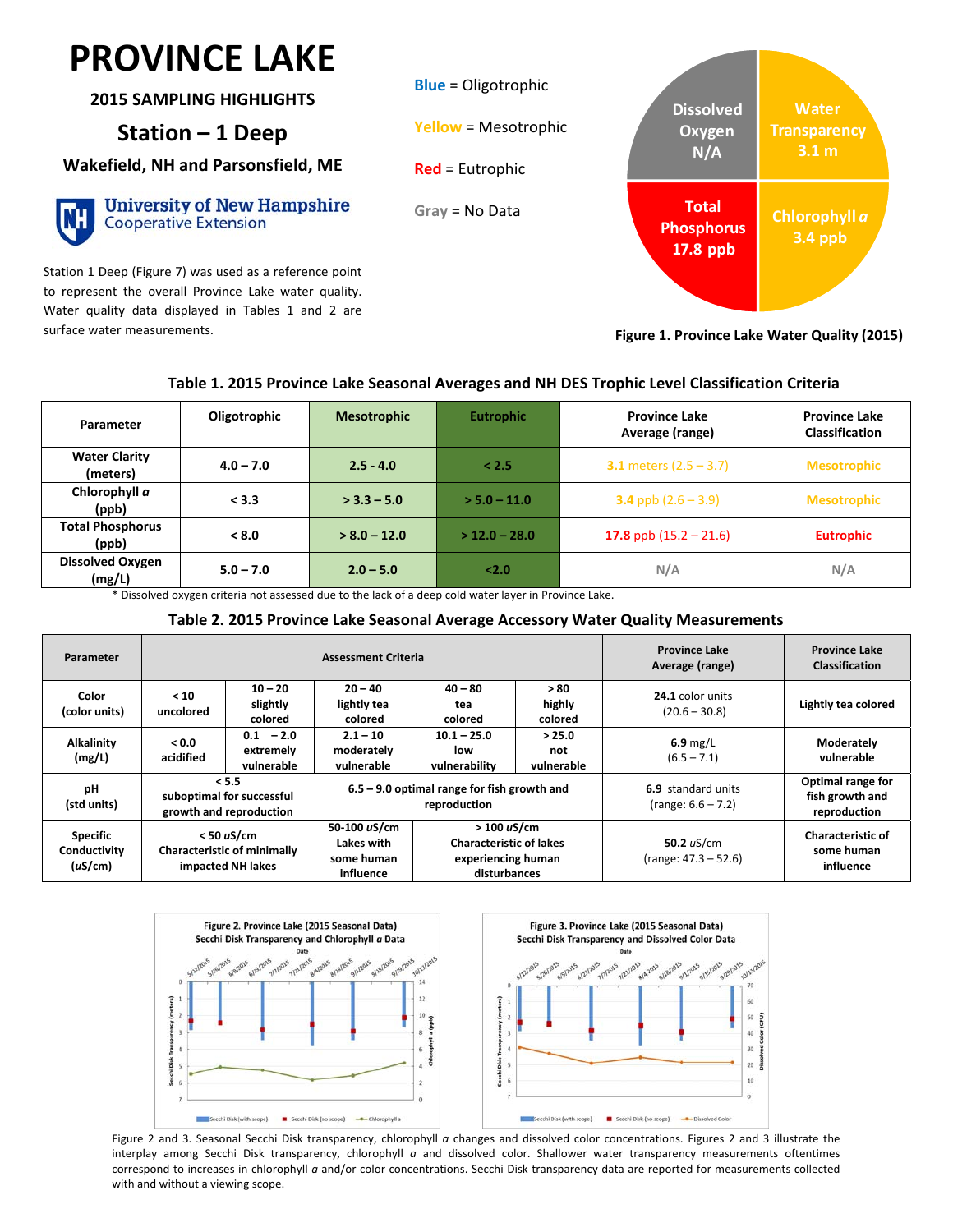#### **LONG‐TERM TRENDS**

**WATER CLARITY:** The Province Lake water clarity data, measured as Secchi Disk transparency, display <sup>a</sup> trend of decreasing water clarity over the past twenty‐seven years of water quality monitoring (Figure 4). The long-term water clarity trend is based on the Secchi Disk transparency measurements that have been collected without a view scope.

**CHLOROPHYLL:** The Province Lake chlorophyll *<sup>a</sup>* concentrations, <sup>a</sup> measure of microscopic plant life within the lake, display <sup>a</sup> trend of decreasing concentrations over the past twenty‐six years of water quality monitoring (Figure 4).

**TOTAL PHOSPHORUS:** The Province Lake total phosphorus concentrations, the nutrient most responsible for microscopic plant growth, display <sup>a</sup> trend of increasing nutrient concentrations over the past twenty‐seven years of water quality monitoring (Figure 5).



| 20 |  |  |  |
|----|--|--|--|
| 15 |  |  |  |
| 10 |  |  |  |
|    |  |  |  |
| 5  |  |  |  |

| <b>Site Name</b>            | Average<br>(range)<br><b>Total</b><br><b>Phosphorus</b><br>(ppb) | Average<br>(range)<br><b>Specific</b><br>Conductivity<br>(uS/cm) | Average<br>(range)<br><b>Alkalinity</b><br>(mg/L) | Average<br>(range)<br>pH<br>(standard units) |
|-----------------------------|------------------------------------------------------------------|------------------------------------------------------------------|---------------------------------------------------|----------------------------------------------|
| Campground Inlet PROEFFC    | $17.9$ ppb                                                       | 34.2 $uS/cm$                                                     | $8.2 \text{ mg/L}$                                | 6.8 units                                    |
|                             | $(8.4 - 31.4)$                                                   | $(28.8 - 39.9)$                                                  | $(6.3 - 10.3)$                                    | $(6.6 - 7.2)$                                |
| <b>Golf Course PROEFFGC</b> | $27.4$ ppb                                                       | 48.5 uS/cm                                                       | $12.3$ mg/L                                       | 6.6 units                                    |
|                             | $(21.3 - 33.4)$                                                  | $(46.2 - 50.9)$                                                  | $(11.0 - 13.5)$                                   | $(6.5 - 6.6)$                                |
| Island Inlet PROEFFI        | $48.5$ ppb                                                       | 49.7 uS/cm                                                       | $13.9$ mg/L                                       | 6.4 units                                    |
|                             | $(14.0 - 120.4)$                                                 | $(47.2 - 53.1)$                                                  | $(11.4 - 15.8)$                                   | $(6.1 - 6.7)$                                |
| <b>Outlet PROEFFO</b>       | $15.7$ ppb                                                       | 49.7 uS/cm                                                       | $6.9$ mg/L                                        | 6.9 units                                    |
|                             | $(13.6 - 18.2)$                                                  | $(47.0 - 52.2)$                                                  | $(6.3 - 7.8)$                                     | $(6.8 - 7.0)$                                |
| Rt. 153 Inlet PROEFFR       | $29.0$ ppb                                                       | 40.3 $uS/cm$                                                     | 7.2 $g/L$                                         | 6.2 units                                    |
|                             | $(17.2 - 46.9)$                                                  | $(37.7 - 43.7)$                                                  | $(4.7 - 10.6)$                                    | $(5.8 - 7.0)$                                |

Figures 4 and 5. Changes in the Province Lake water clarity (Secchi Disk depth), chlorophyll *<sup>a</sup>* and total phosphorus concentrations measured between 1979 and 2015. **These data illustrate the relationship between plant growth and water clarity. Total phosphorus data are also displayed and are oftentimes correlated with the amount of plant growth.**

Figure 6. Monthly Province Lake dissolved oxygen profiles collected between May 14 and October 7, 2015. The vertical red line indicates the oxygen concentration commonly considered the threshold for successful growth and reproduction of warm water fish such as bass and perch.



#### **Reccomendations**

Review the "Province Lake Watershed Management Plan" that provides background information and offers potential solutions to existing water quality problems. Homeowners within the Province Lake watershed should consider implementing Best Management Practices to minimize the adverse impacts of polluted runoff and erosion into Province Lake. Homeowners can also refer to "Landscaping at the Water's Edge: An Ecological Approach" and "New Hampshire Homeowner's Guide to Stormwater Management: Do-It-Yourself Stormwater Solutions for Your Home". Both self-help documents offer relatively simple solutions to reduce nutrient loading caused by overland run-off while the Acton Wakefield Watershed Alliance also offers technical assistance to help design and implement erosion control projects that protect your property and improve water quality.

- $\bullet$ http://provincelake.org/cms/wp-content/uploads/2014/12/E-version\_ProvinceLakeWatershedPlan\_14Oct14\_FINALSmall.pdf
- $\bullet$ http://extension.unh.edu/resources/files/Resource004159\_Rep5940.pdf
- $\bullet$ http://soaknh.org/wp‐content/uploads/2016/04/NH‐Homeowner‐Guide‐2016.pdf
- $\bullet$ http://awwatersheds.org/healthy-lakes/conservation-practices-for-homeowners/